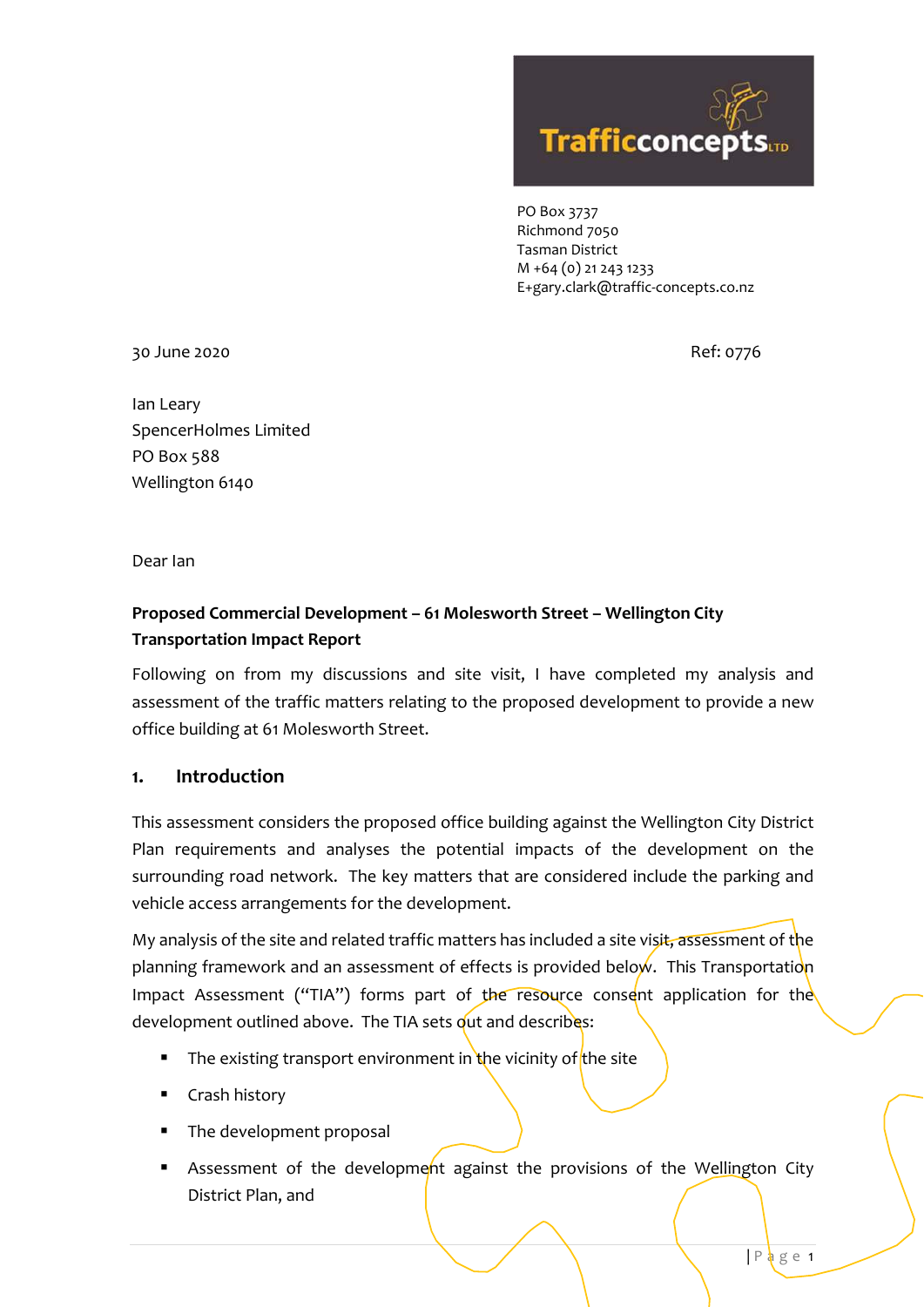An assessment of the proposed network effects including access assessment and parking.

The assessment provided below provides an analysis of the matters as set out above.

## **2. Site Description and Location**

The development site is located at 61 Molesworth Street in Wellington City.

The site is located within the "Central Area" as described and set out in the Wellington City District Plan.

The site has recently been cleared of a building that was significantly damaged following the Kaikoura Earthquake. The earthquake damaged building was demolished very quickly as it had a significant lean and was possibly going to collapse.

The demolished building had been used as an office building which had a Molesworth Street frontage and also access to Collina Terrace to the north of the site. The building had access to parking via Collina Terrace and a loading dock from Molesworth Street.

**Figure 1** shows the location of the site and the surrounding road network.



#### *Figure 1: Site Location (Source: Google Maps)*

As shown the site has excellent connections to the wider road network via the motorway to the north of the site, Mulgrave Street to the east and Thorndon Quay to the south. There is also the Lambton Interchange which provides access to trains and buses to the wider Wellington Region.

Molesworth Street is listed as a Collector Road in the Wellington District Plan and does not have a restricted road frontage. Mulgrave Street is listed as a Principal Road.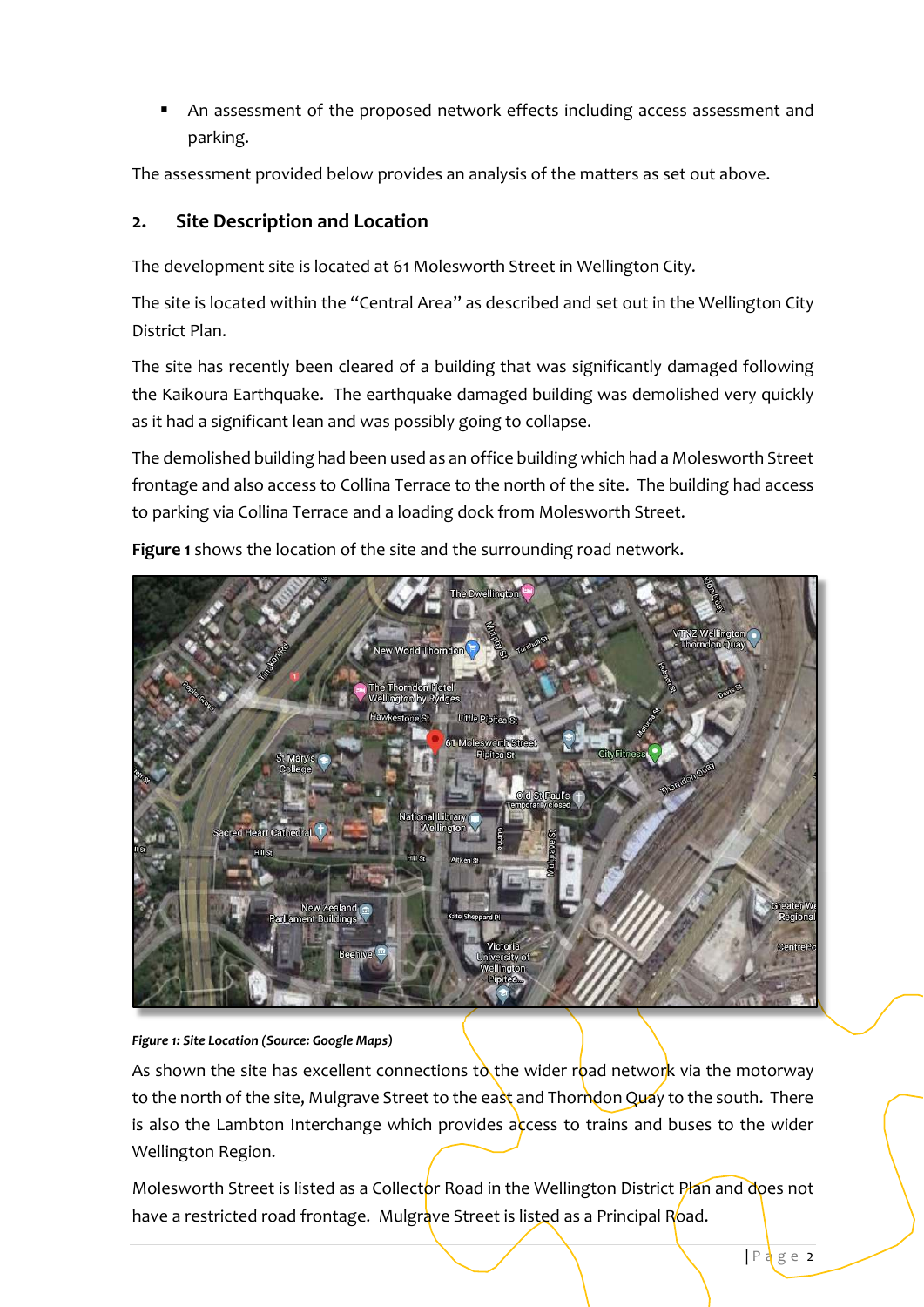**Figure 2** shows the site and adjacent road network.



*Figure 2: Site Layout (Source: Wellington Webmap)* 

As shown the site is mostly cleared with Molesworth Street along the front of the site being one way (two lanes) to the north. Molesworth street on the south side of Pipitea Street has traffic signals to provide a crossing facility for Pipitea Street. This also allows vehicles exiting Pipitea Street to exit when the pedestrian crossing has been activated.

There is a bus stop just south of the site with wide footpaths provided along both sides of the road. Parking is provided on the opposite side of the road with broken yellow lines along the frontage of the development site.

The existing vehicle crossing on Molesworth Street for the loading dock can be seen in the aerial photograph to the south of the site. Also shown on the image is the access and car parking at the rear of the development site which is accessed via Collina Terrace.

Collina Terrace is a narrow road with a traffic lane width of around 3.5 metres. Cars are able to park along both sides. Collina Terrace provides for one-way traffic with some vehicles needing to wait at either end when there is another car using the  $\alpha$  cess.

# **3. Crash History**

A detailed search of the NZTA crash database was carried out for the five-year period from 2015 to 2019, along with the part year of 2020.

The search area included all crashes within 50 metres of the development site on Molesworth Street and Pipitea Street.

There have been two reported minor injury and four non-injury crashes within 50 metres of the development site.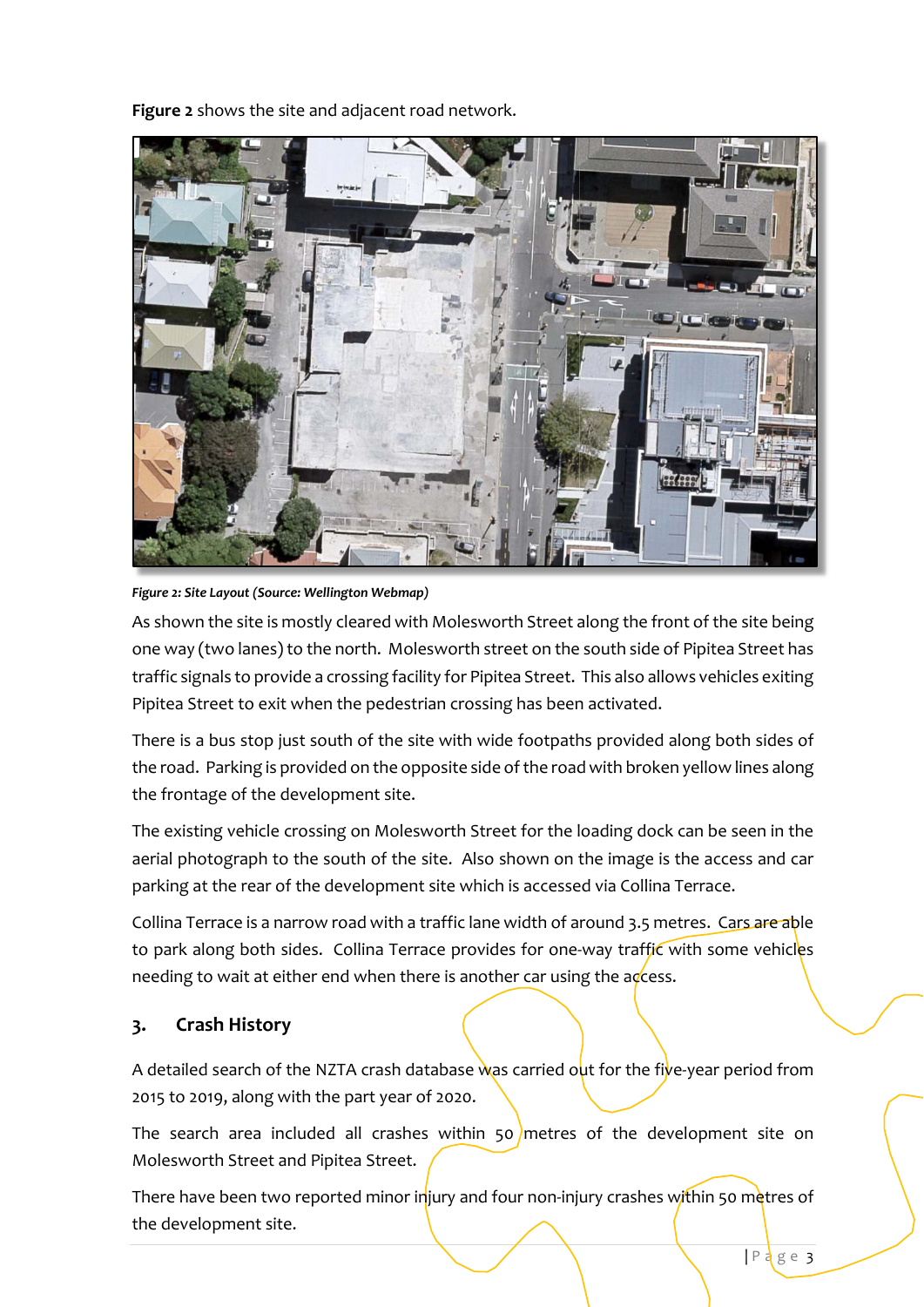**Table 1** sets out the individual crashes and their crash descriptions.

| <b>Road</b>          | <b>Location</b>                              | <b>Date</b> | <b>Collision Date</b><br><b>Reference</b> | <b>Accident Description</b>                                                                                                                                 | <b>Severity</b> |
|----------------------|----------------------------------------------|-------------|-------------------------------------------|-------------------------------------------------------------------------------------------------------------------------------------------------------------|-----------------|
| Molesworth<br>Street | 50 metres<br>south of Pipitea<br>Street.     | 06/05/2016  | 201637754                                 | Motorist reversing into<br>parallel park hit vehicle<br>waiting behind them.                                                                                | Non-injury      |
|                      | 38 metres<br>south of Pipitea<br>Street.     | 30/07/2017  | 201747697                                 | Motorist heading north on<br>Molesworth Street changed<br>lanes and hit car that was in<br>the left lane following<br>behind them.                          | Non-injury      |
|                      | At the<br>intersection of<br>Pipitea Street. | 29/06/2016  | 201641149                                 | Motorist heading north on<br>Molesworth Street turned<br>right from the left-hand lane<br>and hit car following behind<br>in the right-hand lane.           | Non-injury      |
|                      | At the<br>intersection of<br>Pipitea Street. | 05/06/2018  | 201842225                                 | Motorist heading north<br>turning right out of Pipitea<br>Street hit pedestrian that<br>crossed the road from the<br>north side. Pedestrian<br>walked away. | Non-injury      |
|                      | At the<br>intersection of<br>Pipitea Street. | 10/08/2017  | 201716374                                 | Motorist turning right out of<br>Pipitea Street hit pedestrian<br>crossing the road heading<br>north.                                                       | Minor Injury    |
|                      | At the<br>intersection of<br>Pipitea Street. | 17/09/2016  | 201616770                                 | Motorist heading north on<br>Molesworth Street fell<br>asleep and hit traffic signals.<br>Driver fled the crash scene.                                      | Minor Injury    |

*Table 1: Crash Data. (Source: NZTA)* 

The crash history does not show any deficiencies in the adjacent road network. There are no reported crashes with vehicles entering or exiting the development site or crashes involving road users on the footpath.

### **4. Proposed Development**

The proposed development will see the construction of a new multi storey office building along with on-site loading and car parking for around 52 vehicles. It is proposed to have a new vehicle crossing adjacent to Collina Terrace with the southern crossing being removed. Access to the car park and loading area will be via the one vehicle crossing.

Figure 3 shows the ground floor layout of the proposed development.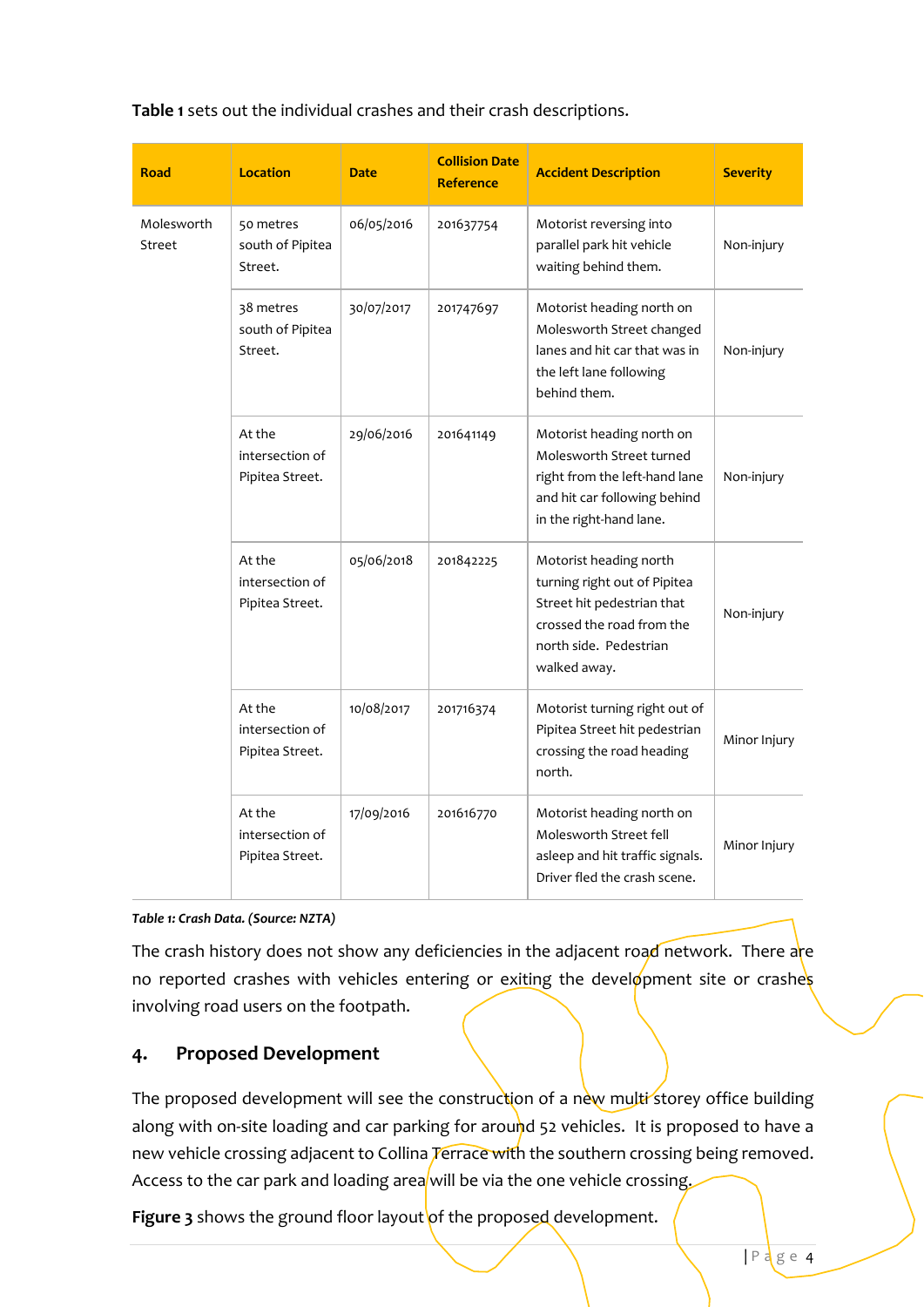

*Figure 3: Ground Floor Layout (Source: Jasmax Architects)* 

As shown the ground floor provides access to the loading dock and ramp to the basement car parking. Access is now located to the north edge of the building next to Collina Terrace. The vehicle access is around 6.0 metres wide. The pedestrian access to the building is located at the southern end of the new structure. There is a vehicle ramp that leads to a basement floor where light vehicle parking is available.



**Figure 4** shows the basement car park level for the new building.

*Figure 4: Basement Floor Layout (Source: Jasmax Architects)*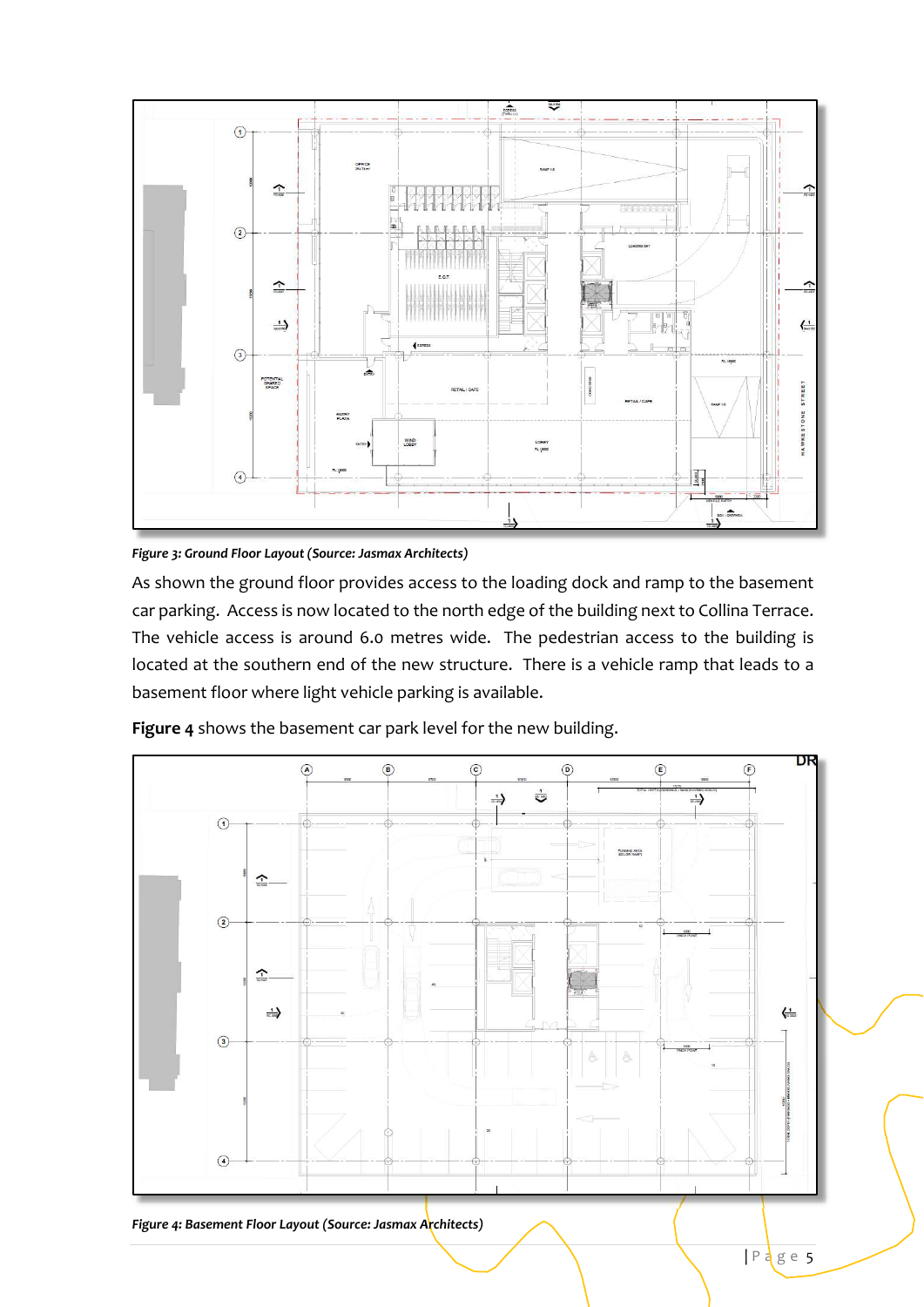The basement is accessed from a two-way ramp located at the rear of the building. The car park layout is still to be finalised once the final internal building structure design has been completed.

There are 52 car parks on this floor which will comply with the AS/NZS 2890.1 parking standard. Upon completion of the structural design for the building, the total number of car parks may change but will fall between 50 and 60 spaces on this floor.

Larger and to scale plans of the ground and basement floors are provided in the application documents.

# **5. District Plan Provisions**

As previously stated, the proposed commercial building is located within the Central Area of the District Plan. It has been assessed against the various transport related provisions of the District Plan, as set out below in **Table 2**.

| <b>Rule</b>            | <b>Requirement</b>                                                                                                                                                                                    | <b>Compliance</b>                                                                                                                                                                                    |  |  |  |  |
|------------------------|-------------------------------------------------------------------------------------------------------------------------------------------------------------------------------------------------------|------------------------------------------------------------------------------------------------------------------------------------------------------------------------------------------------------|--|--|--|--|
| <b>Vehicle Parking</b> |                                                                                                                                                                                                       |                                                                                                                                                                                                      |  |  |  |  |
| 13.6.1.3.1             | Activities in the Central Area are not required<br>to provide on-site vehicle parking, but where<br>parking is provided, it must not exceed a<br>maximum of:<br>• one space per 100m gross floor area | <b>Complies</b><br>Around 50 to 60 car parks (52) will be<br>provided on the site. This is well<br>below the one space per 100m <sup>2</sup> and<br>the 70 on-site carpark threshold in<br>the Plan. |  |  |  |  |
| 13.6.1.3.2             | All parking must be provided and maintained<br>in accordance with sections 1, 2, and 5 of the<br>joint AS/NZS 2890.1 - 2004, Parking Facilities,<br>Part I: Off-Street Car Parking.                   | <b>Complies</b><br>The car park will comply with AS/NZS<br>2890.1. The final layout to be<br>completed as part of completion of<br>the structural design.                                            |  |  |  |  |
| 13.6.1.3.3             | Open vehicle parking areas must not be<br>situated at ground level at the front of sites<br>to which standard 13.6.3.7.1 (display<br>windows) applies.                                                | <b>Complies</b><br>All car parking areas within the<br>building structure.                                                                                                                           |  |  |  |  |
| Servicing              |                                                                                                                                                                                                       |                                                                                                                                                                                                      |  |  |  |  |
| 13.6.1.3.4             | On each site in the Central Area at least one<br>loading area must be provided.                                                                                                                       | Complies.<br>Loading for a medium rigid truck is<br>provided on the site.                                                                                                                            |  |  |  |  |
| 13.6.3.5               | Turning paths shall be based on the standard<br>for a medium rigid truck.                                                                                                                             | <b>Complies</b><br>On site turning for a medium truck is<br>provided on the site. All vehicles can<br>enter and exit in a forward direction.                                                         |  |  |  |  |
| 13.6.3.7               | For loading areas located within a building,<br>the minimum width shall be 4 metres and the<br>minimum length 9 metres.                                                                               | <b>Complies</b><br>The loading area is indoors and easily<br>exceeds the minimum loading area<br>requirements.                                                                                       |  |  |  |  |
| 13.6.3.8               | Where loading areas are located within a<br>building, a minimum height clearance of 4.6<br>metres is required;                                                                                        | <b>Complies</b><br>The internal height is more than 4.6<br>metres                                                                                                                                    |  |  |  |  |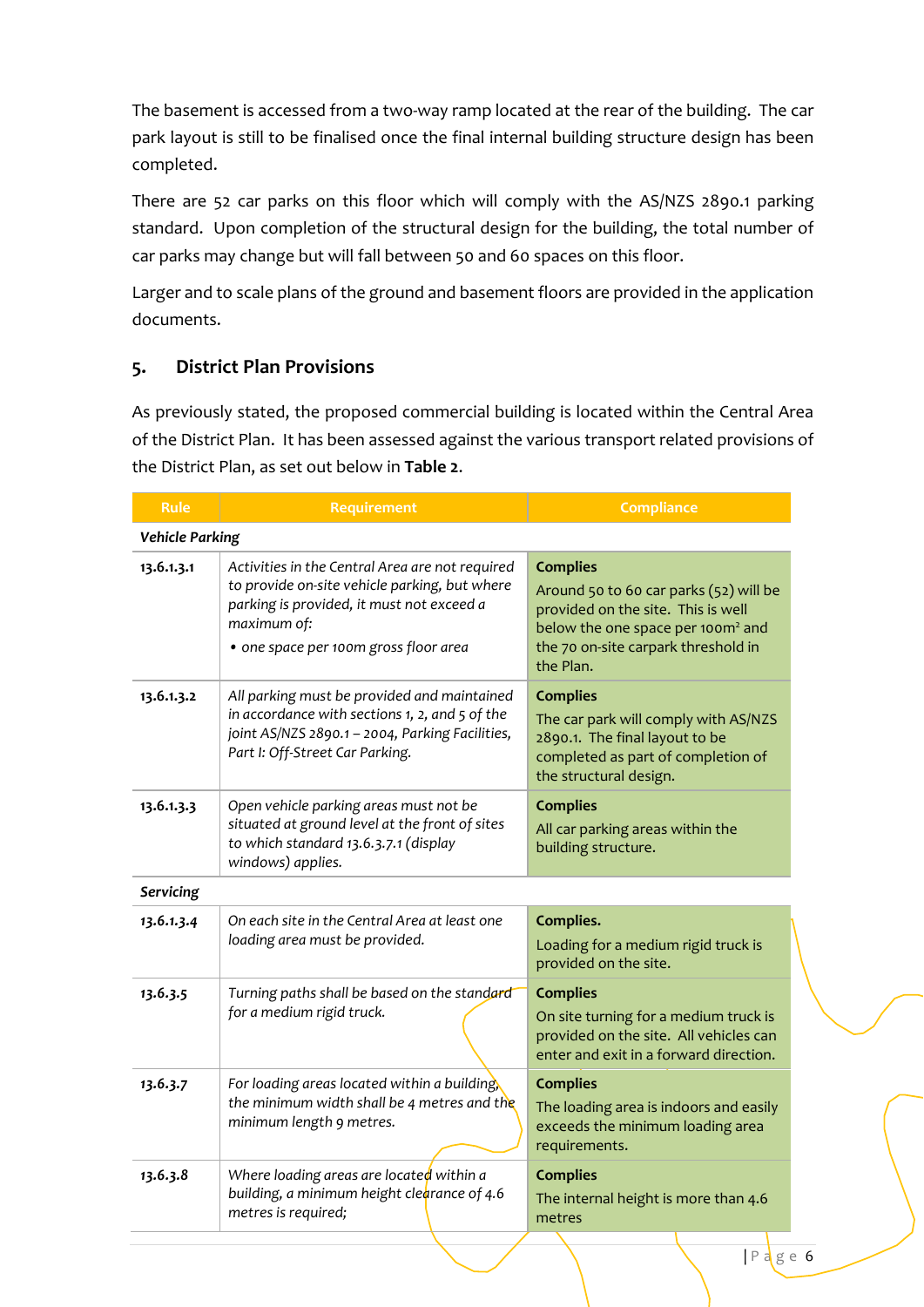| 13.6.3.9                        | For buildings serviced by lifts, all levels shall<br>have access to a loading area by way of a lift.                                                                                                                                                                                                         | <b>Complies</b><br>The loading area has access to a<br>goods lift located in the central core<br>of the building.                                                                                                                                               |  |  |  |  |
|---------------------------------|--------------------------------------------------------------------------------------------------------------------------------------------------------------------------------------------------------------------------------------------------------------------------------------------------------------|-----------------------------------------------------------------------------------------------------------------------------------------------------------------------------------------------------------------------------------------------------------------|--|--|--|--|
| 13.6.3.10                       | The loading area shall be located no further<br>than 15 metres from a lift and there shall be<br>level access between them.                                                                                                                                                                                  | <b>Complies</b><br>Access to the goods lift is adjacent to<br>the loading area.                                                                                                                                                                                 |  |  |  |  |
| <b>Site Access for Vehicles</b> |                                                                                                                                                                                                                                                                                                              |                                                                                                                                                                                                                                                                 |  |  |  |  |
| 13.6.1.3.11                     | Site access shall be provided and maintained<br>in accordance with section 3 of the joint<br>Australian and New Zealand Standard 2890.1<br>- 2004, Parking Facilities, Part 1: Off-Street<br>Car Parking.                                                                                                    | <b>Does not Comply</b><br>The full pedestrian splays are not<br>provided for the new building. All<br>other requirements are met.                                                                                                                               |  |  |  |  |
| 13.6.1.3.12                     | No vehicle access is permitted to a site across<br>any restricted road frontage identified on<br>District Plan Map 34 provided that this shall<br>not prevent the continuation or the<br>undertaking of any Permitted Activity on a<br>site involving the use of any lawfully<br>established vehicle access. | <b>Complies</b><br>The site is not a listed restricted road<br>frontage.                                                                                                                                                                                        |  |  |  |  |
| 13.6.1.3.13                     | There shall be a maximum of one vehicle<br>access to any site except that sites with more<br>than one frontage may have one access<br>across each frontage.                                                                                                                                                  | <b>Complies</b><br>There is one vehicle crossing for this<br>site. It should be noted that there is<br>access to the site from Collina<br>Terrace. However, this is not wide<br>enough to provide for the loading<br>and car park areas for the<br>development. |  |  |  |  |
| 13.6.1.3.14                     | Both the entry and exit of vehicles onto the<br>carriageway of the most adjacent street shall<br>be in a forward direction.                                                                                                                                                                                  | <b>Complies</b><br>All vehicles can enter and exit in a<br>forward direction.                                                                                                                                                                                   |  |  |  |  |
| 13.6.1.3.15                     | The width of any vehicle crossing to a site<br>shall not exceed 6 metres.                                                                                                                                                                                                                                    | <b>Complies</b><br>The relocated crossing will remain at<br>six metres wide                                                                                                                                                                                     |  |  |  |  |
| 13.6.1.3.16                     | Where vehicular access can be provided from<br>a service lane or right-of-way registered in<br>favour of the site or other private road or<br>private right-of-way, no vehicle access shall<br>be from a street.                                                                                             | Does not comply<br>The development has access from<br>Collina Terrace. Collina Terrace does<br>not comply with AS/NZS 2890.1 for<br>access to the car park. Collina<br>Terrace cannot provide for a medium<br>rigid truck due to its width.                     |  |  |  |  |
| 13.6.1.3.17                     | Subject to standard 13.6.1.3.12 no vehicular<br>access shall be situated closer to an<br>intersection than the following:<br>Arterial, principal and collector streets: 20m<br>Other streets: 15m                                                                                                            | <b>Does not Comply</b><br>The intersection of Molesworth<br>Street and Pipitea Street is adjacent<br>to the access.                                                                                                                                             |  |  |  |  |
| 13.6.1.3.18                     | No access shall be provided to a primary<br>street on a site that also has frontage to a<br>secondary street.                                                                                                                                                                                                | <b>Complies</b><br>The site has only one road frontage.                                                                                                                                                                                                         |  |  |  |  |

*Table 2: District Plan Compliance*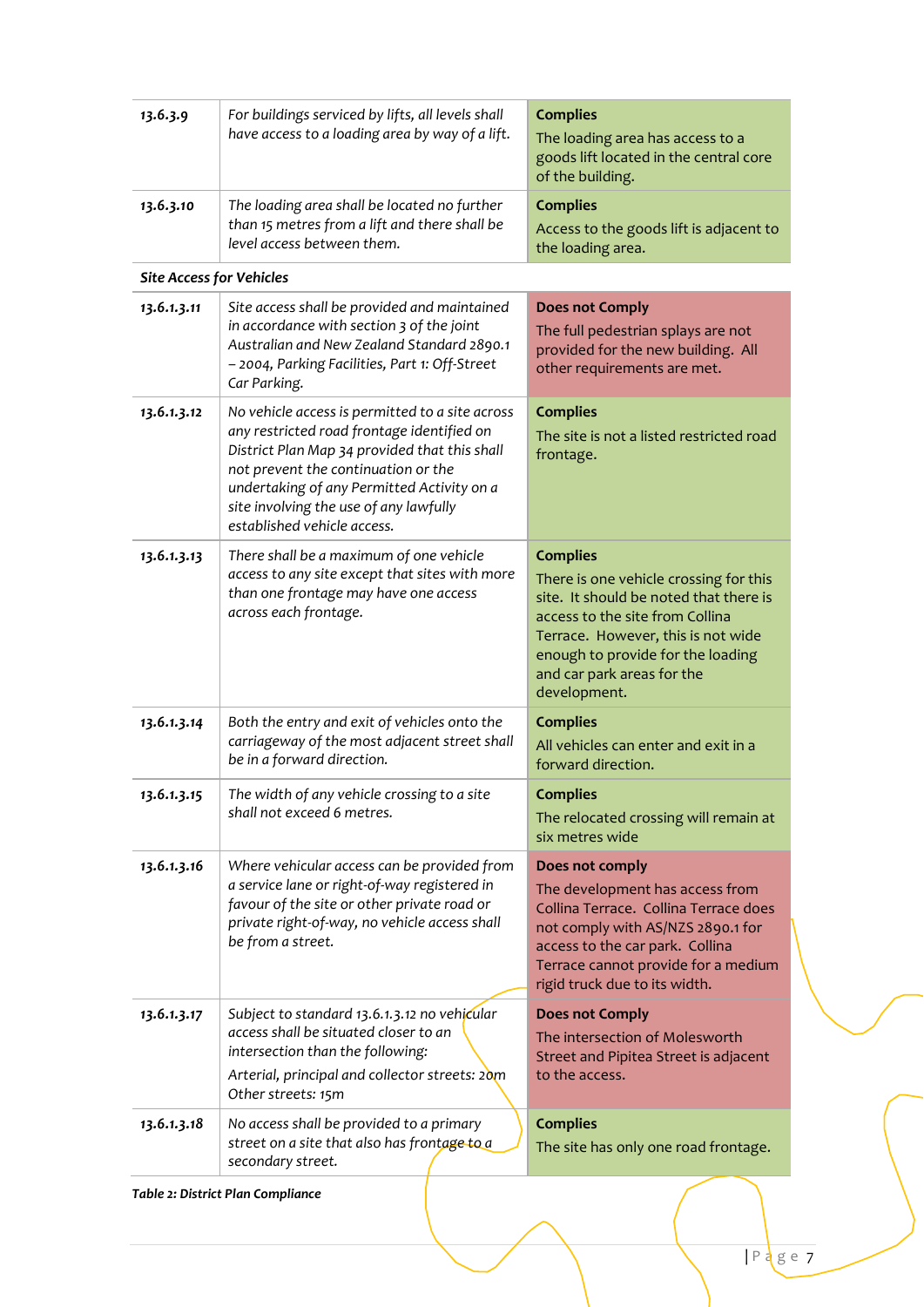As shown, the proposed development has been designed to comply as far as practicably possible with the provisions of the District Plan. The areas of non-compliance relate to not providing full pedestrian splays, access not from Collina Terrace and location of access adjacent to intersection of Pipitea Street. These non-compliances along with other traffic matters are discussed in the Assessment of Effects.

## **6. Assessment of Effects**

#### **6.1. General**

This section analyses and provides an assessment of the different traffic related matters and in particular those areas that do not comply with the District Plan. Generally, the areas of non-compliance relate to vehicle access due to the inability of Collina Terrace to service the needs of the development. The other non-compliance relates to the minor shortfall in the provision of pedestrian splays.

### **6.2. Site Access Design**

The site is designed to meet the needs of the large commercial building which will provide on-site servicing with a medium rigid truck as required by the District Plan. It is widely accepted that smaller loading areas can be provided, however due to the size and needs of this building, a complying loading area was deemed important.

A medium rigid truck is able to enter and exit in a forward direction with on-site turning provided within the building.

The site has legal access to Molesworth Street and Collina Terrace. Collina Terrace is located on the northern side of the development site. It has a narrow legal width with a 90 degree corner at its western end. Due to the width of Collina Terrace it is not possible to use this access for a medium rigid truck.

It should also be noted that under AS/NZS 2890.1 the width of Collina Terrace also does not comply with dimensional requirements to service a car park area of around 50 spaces.

It is our understanding this has been discussed with Council staff who have agreed in principle that a separate access can be provided for the new building.

The draft designs of the site access had a width of 7.5 metres and no pedestrian splays. This design had some non-compliance and safety issues around the pedestrian vehicle interactions. Following advice on the design, the vehicle access arrangements were modified to provide a six metre wide access with increased separation from Collina Terrace.

The modified access also allowed for better pedestrian splays to be provided.

Figure 5 shows the vehicle entrance and internal ground floor arrangements to the site.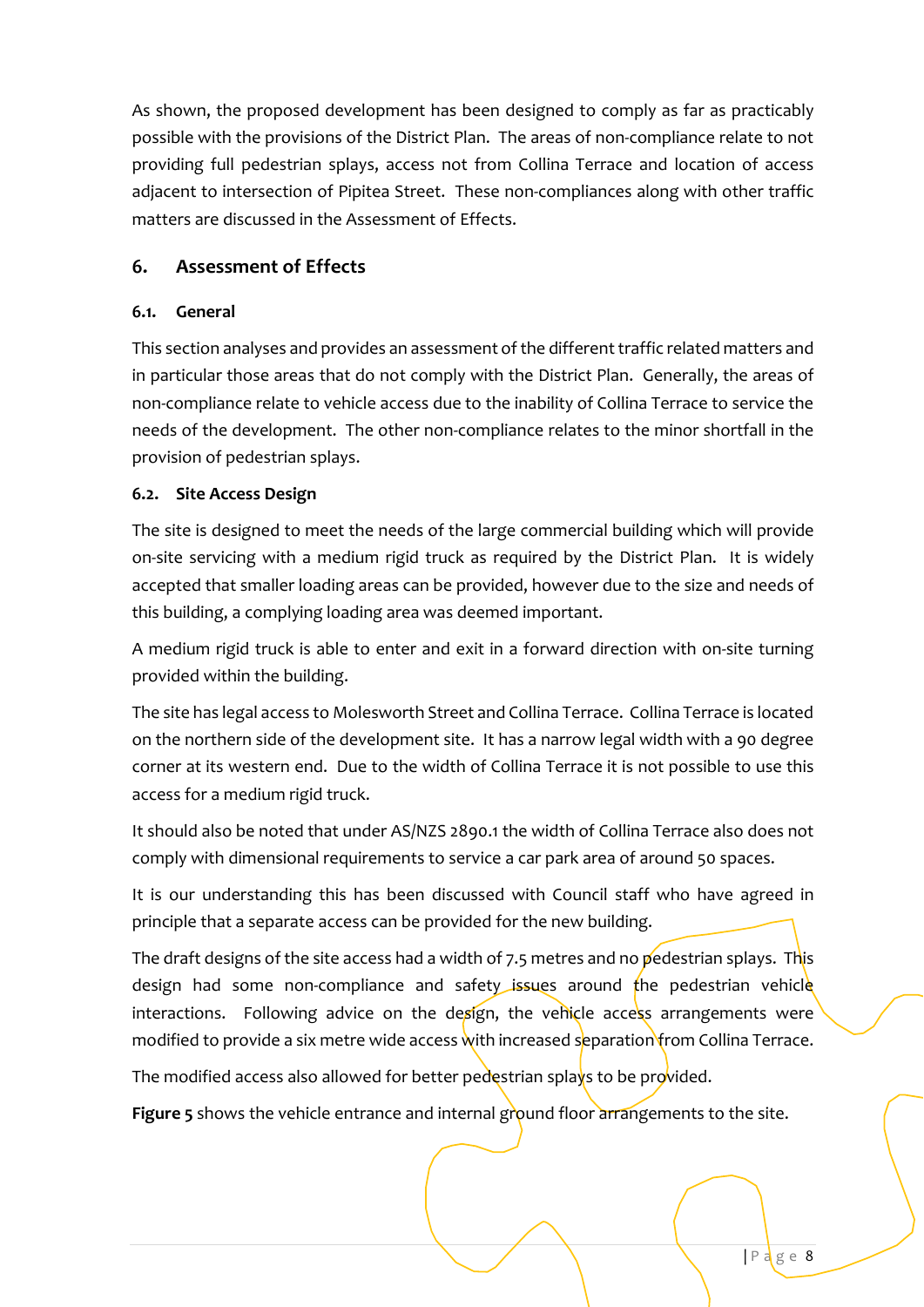

*Figure 5: Vehicle Access (Source: Jasmax Architects)* 

As shown, the access is able to provide pedestrian splays on the southern (left on exit) side through the use of glass on the corner. It should be noted that these are not required for a two-way access as set out in Figure 3.3 of AS/NZS 2890.1.

The access cannot meet the pedestrian splay requirements on the north (right on exit) side of the access due to structural and architectural elements of the new building. The crossing has been moved to the south to provide a pedestrian splay of 1500mm by 2500mm. The requirement is 2000mm by 2500mm. This is a non-compliance of 500mm along the boundary line.

In practice when vehicles exit the building they will mostly be towards the centre of the driveway and in practical terms the pedestrian splays will be provided. The reduction of the pedestrian splay will not have any material difference in effects on the safety of pedestrians using the footpath.

If this shortfall is a concern for Council, then a judder bar could be installed 1500mm inside the access. This would reduce exit speeds. This accepted method of dealing with this noncompliance will address any pedestrian safety issues with any adverse effects being managed.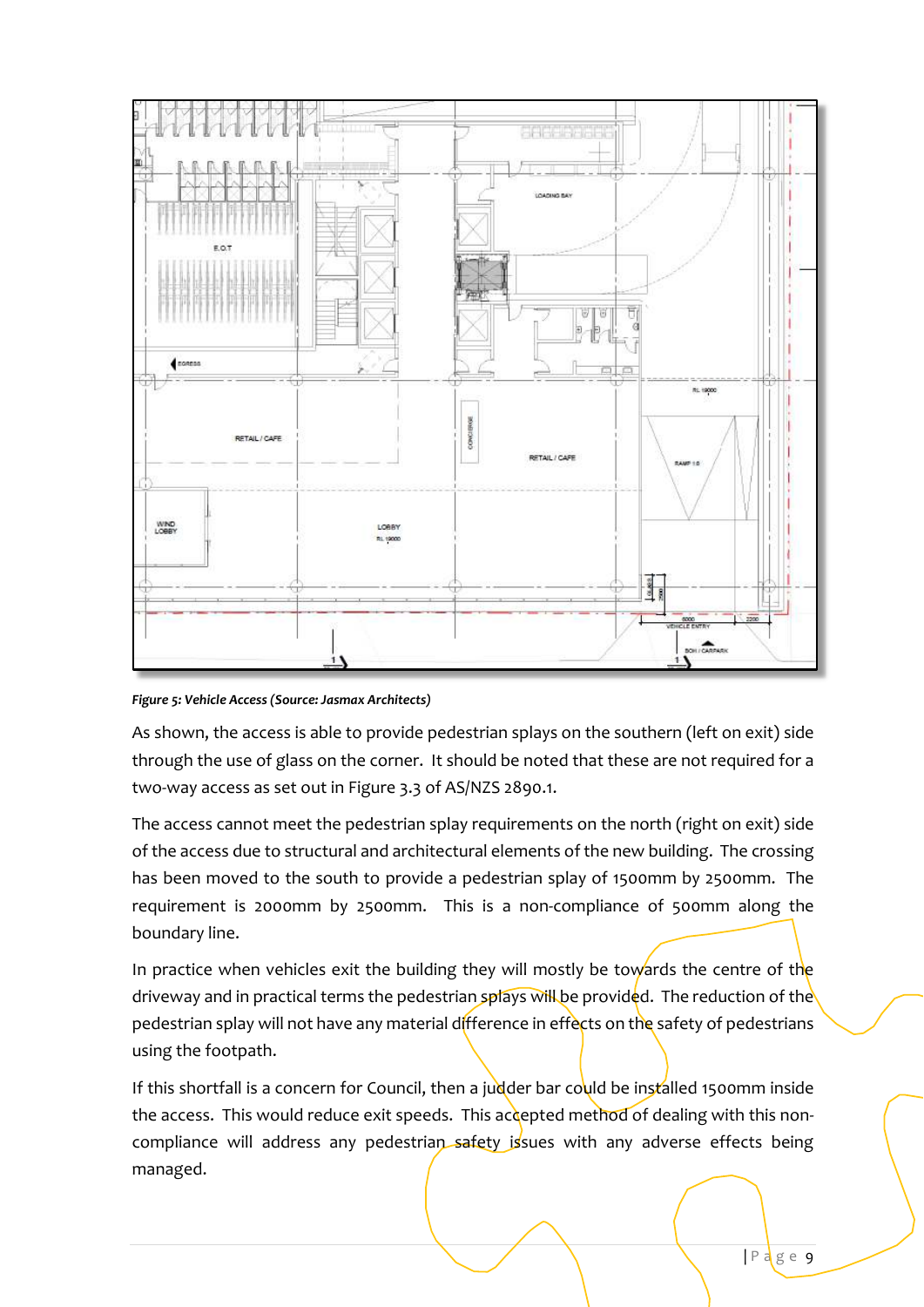The sight distances, width and grades for the access can easily meet the provisions of the AS/NZS 2890.1.

The effects of the areas of non-compliance relating to the site access being on Molesworth Street and the 500mm shortfall in the pedestrian splays are less than minor. The access can operate safely and efficiently.

### **6.3. Site Access Location**

As noted in Table 2, the proposed access is located adjacent to the intersection of Molesworth Street and Pipitea Street. It is also located adjacent to Collina Terrace. Molesworth Street is a one-way road heading south to north with Pipitea Street being a twoway road.

Vehicles entering and exiting the site will be via a left in or left out which will allow the access to operate safely within this road environment. The changes to the vehicle access design will provide a separation distance of 3500mm. Collina Terrace traffic also has to do a left in and left out.

Traffic movements along Molesworth Street can be high at certain times of the day. The traffic signals across Molesworth Street south of Pipitea Street will allow gaps in traffic for vehicles to exit the site safely.

It is understood that the access arrangements have already been discussed with Council officers who accept the proposed layout. The changes noted above provide an improved layout than those seen by Council officers.

Motorists using the site access are able to do so safely with any effects on other road users being less than minor.

## **6.4. Car Parking Layout**

The car park layout is expected to meet the requirements of AS/NZS 2890.1 which is a parking standard widely accepted in New Zealand and Australia. Rule 7.6.1.5.1 requires compliance with AS/NZS 2890.1 and when compliance cannot be met then an assessment of the effects is required. This assessment uses engineering judgement and looks to see if the proposed design is reasonable, workable and will it lead to any effects.

As noted above, the structural elements of the building are still being designed. Due to recent earthquakes in New Zealand, the engineering requirements around the design of buildings has become more complex.

Due to the size of the development footprint it is easy to design complying car parks and associated ramps for the new building. The internal layout of the car parks will be affected by the locations of columns needed for the structural components of the building above.

The proposed layout provides 52 car parks. The individual car parks are at least 2400mm wide and 5000mm which complies with AS/NZS 2890.1. The circulation aisles are more than 7200mm wide for most of the car park area. The aisle width reduces to 5800mm for around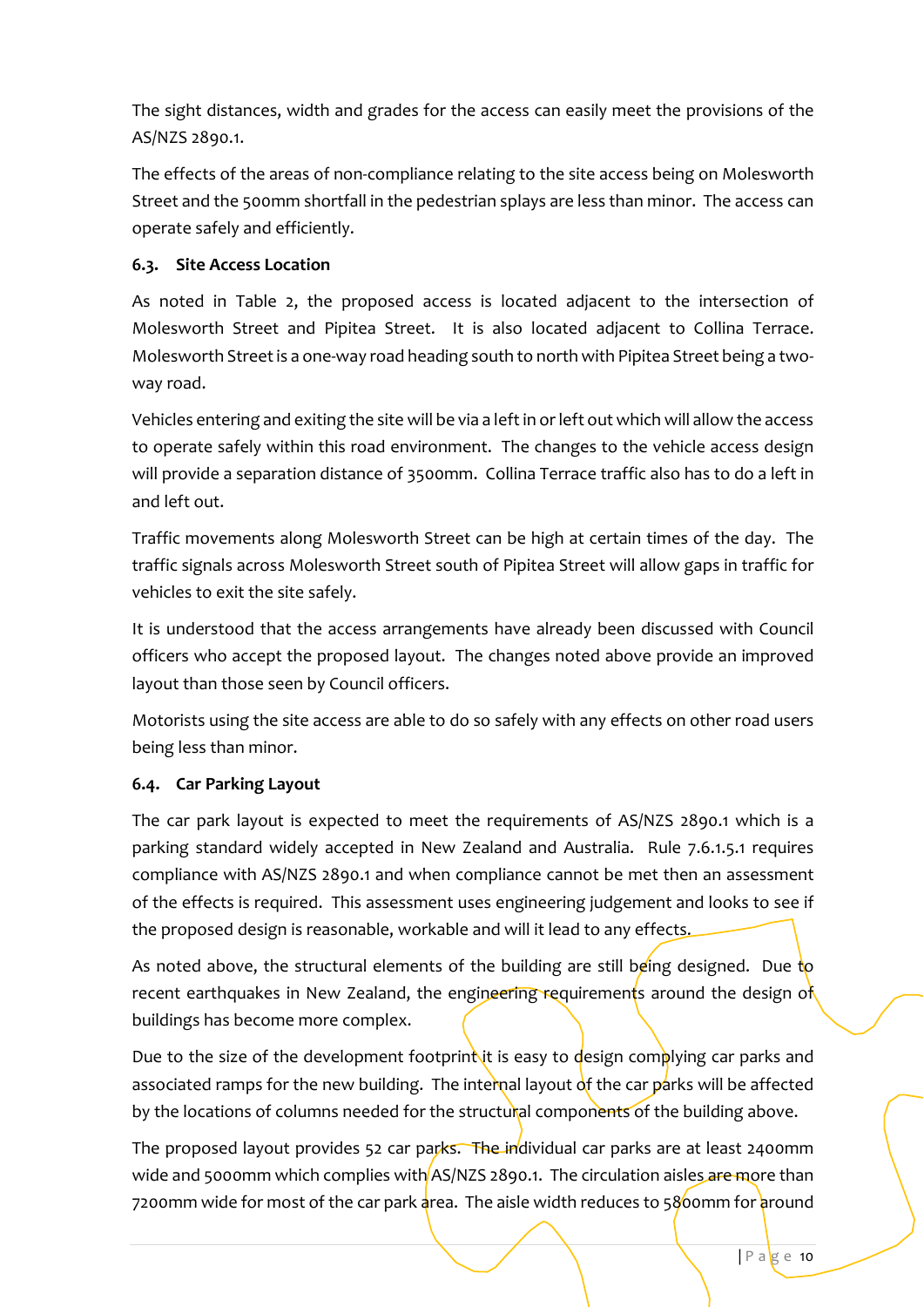14 car parks. These car parks have a minimum width of around 3000mm to compensate for the 400mm shortfall in the aisle width.

Currently the design of the basement car park has columns located in some of the circulation aisles. While this may change as part of the final structural design, the current layout still allows access to all spaces. Some spaces will require a reverse manoeuvre into the car park or one additional movement to enter or exit the space. These matters are provided for in the AS/NZS 28901 parking standard.

Accordingly, the car park can meet the requirements of AS/NZS 2890.1 by providing a workable design for its intended users. There are no effects from the proposed car park layout.

### **6.5. Servicing**

The proposed development will provide a complying loading area and access to a goods lift within the building. It has been designed to accommodate a medium rigid truck with this vehicle being able to enter and exit the site in a forward direction.

**Figure 6** provides the tracking curves for an eight metre long service vehicle for the development site.



#### *Figure 6: Truck tracking (Source: CivilTEC)*

As shown a complying eight metre truck can enter and exit the site in a forward direction. A larger scale plan is attached to this report.

The servicing provisions are expected to meet the needs of the development with any effects being less than minor.